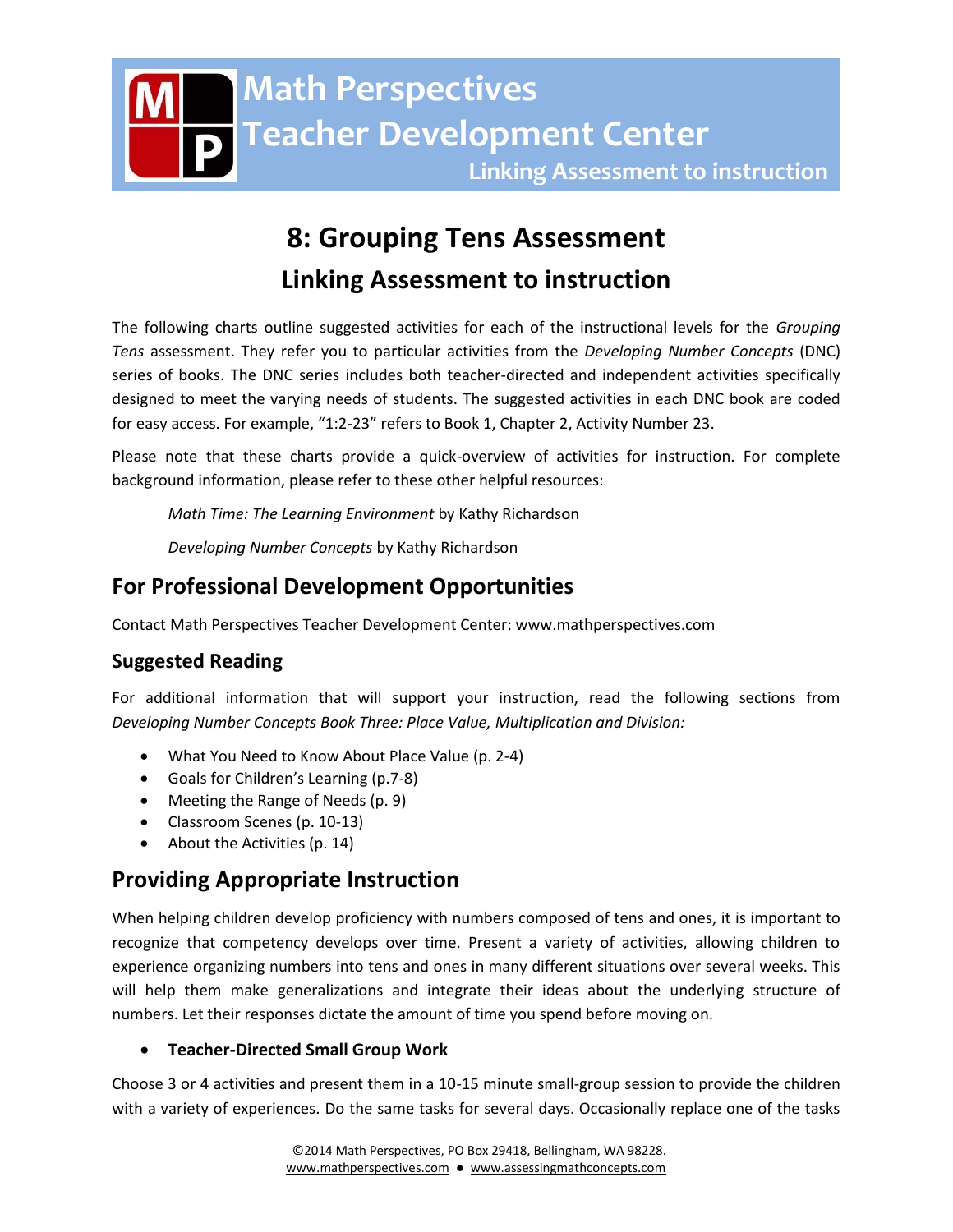with a new one. Adjust the size of the numbers according to the children's responses. Usually work with just one group a day so you have time to interact with the children while they work at the Independent Stations.

## **Independent Station Work**

Give children opportunities to choose from among several activities. These choices should be available for several weeks. During this time, the children will be developing proficiency and moving to larger numbers, as they are able. Interact with the children as they work, supporting them and challenging them as needed.

## **Level 1: Tens and Ones to 20**

This section of the assessment determines whether students can decompose numbers from 11 to 19 into 1 ten and some leftover ones, and whether they understand that the 1 in the tens places represents ten objects.

There are 3 responses that determine the instructional level:

- 1. Number of tens in 17
- 2. Number of leftover ones in 17
- 3. Number of objects the 1 in 13 represents

## **Needs Prerequisite (N)**

**(N)** Knows 0 (out of 3) responses.

*Children at this level are unable to answer any of the assessment questions correctly.* Focus on *teacherdirected experiences asking them to combine one ten with various leftovers. This will help them begin to recognize the pattern that emerges when ten is added to a single-digit number.* 

*To get more information about the child's understanding of teen numbers, assess using Assessment 7: Ten Frames.*

| <b>TEACHER DIRECTED ACTIVITIES</b> |                                                                                    |
|------------------------------------|------------------------------------------------------------------------------------|
| $2:3 - 30$                         | Working with the Ten-Shapes                                                        |
|                                    | Addition: Ten Plus a Number                                                        |
|                                    | <b>Subtraction: Minus Ten</b>                                                      |
| $2:3-31$                           | A Ten-Shape and More: Subtraction (Do the readiness activity described within this |
|                                    | activity.)                                                                         |

## **Needs Instruction (I)**

#### **(I)** Knows 1 (out of 3) responses

*Children who need instruction do not fully understand that teen numbers are made up of one ten and some ones and do not understand what is represented by the symbols. Focus on decomposing numbers from 11 to*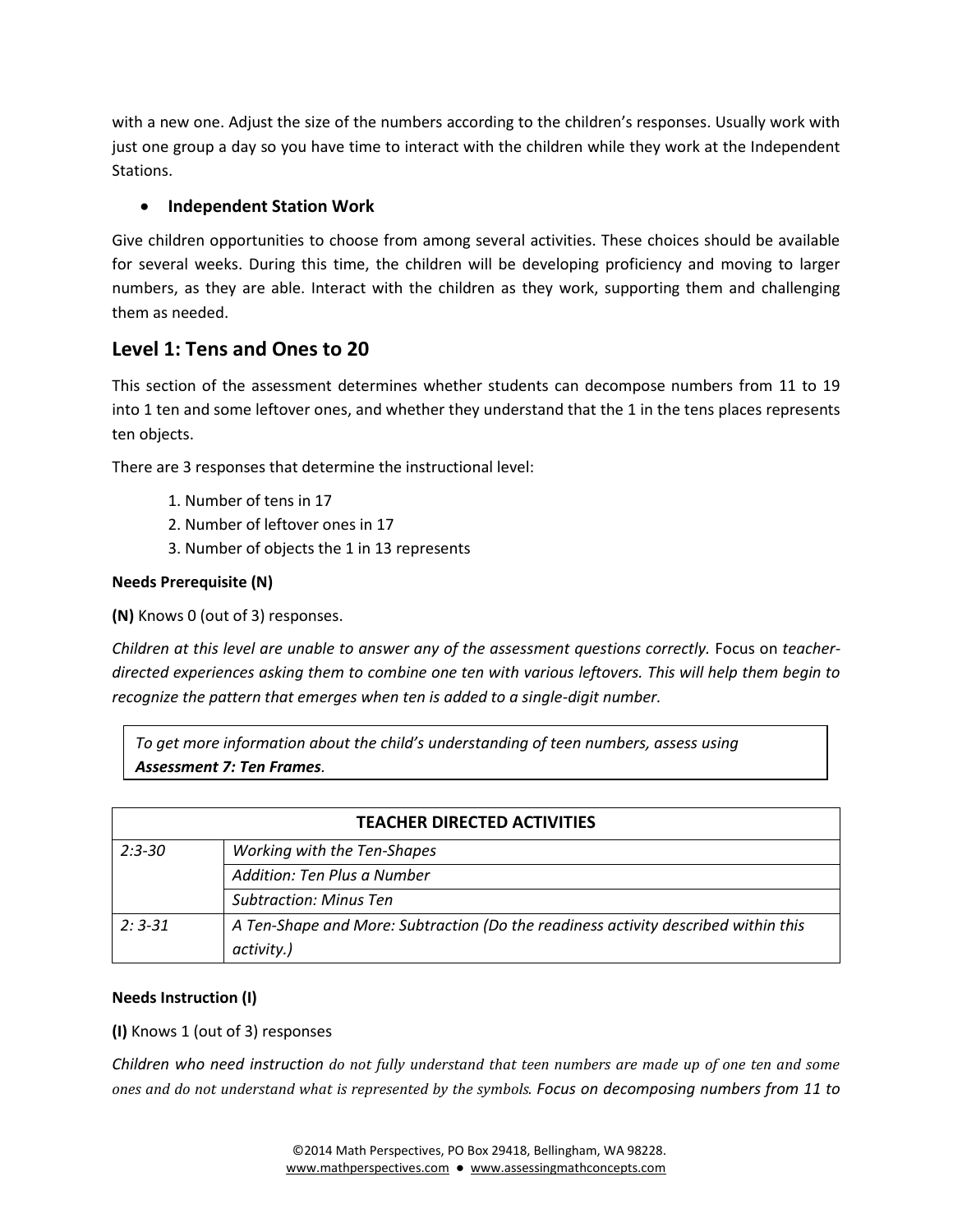19 into 1 ten and the ones that are left over and building quantities to represent the symbols. The *following activities use ten frames. Sometimes use connecting cubes to organize cubes into one ten and some ones in addition to ten frames.* 

| <b>TEACHER-DIRECTED ACTIVITIES</b> |                                       |
|------------------------------------|---------------------------------------|
| $ 2:3-30 $                         | Working with the Ten-Shapes: Addition |
| $2:3-31$                           | A Ten-Shape and More: Subtraction     |

| <b>INDEPENDENT ACTIVITIES</b> |                                           |
|-------------------------------|-------------------------------------------|
| $2:3-34$                      | Two Ten-Shapes: Addition and Subtraction  |
| $2:3-35$                      | A Ten-Shape and More: Subtraction Station |

#### **Needs Practice (P)**

**(P)** Knows 2 (out of 3) responses

*Children are at this stage if they have some understanding of the structure of teen numbers but need more experiences to clarify and strengthen this concept. Focus on predicting the answers before actually building the numbers with the counters. Sometimes use connecting cubes instead of ten frames.* 

| <b>TEACHER-DIRECTED ACTIVITIES</b> |                                                       |
|------------------------------------|-------------------------------------------------------|
| $2:3 - 30$                         | Working with the Ten-Shapes: Addition and Subtraction |
|                                    | Addition: Nine Plus a Number                          |
|                                    | Addition: Eight Plus a Number                         |
|                                    | Addition: Mixing Them Up                              |
|                                    | <b>Subtraction: Minus Nine</b>                        |
| $2:3 - 31$                         | A Ten-Shape and More: Subtraction                     |

| <b>INDEPENDENT ACTIVITIES</b> |                                           |
|-------------------------------|-------------------------------------------|
| $2:3-34$                      | Two Ten-Shapes: Addition and Subtraction  |
| $2:3-35$                      | A Ten-Shape and More: Subtraction Station |

## **Ready to Apply (A)**

**(A)** Knows 3 (out of 3), no errors.

*Children who are "Ready to Apply" understand the number of tens and ones in the "teen" numbers and should move on to work with the structure of numbers as tens and ones to 100 as described in the following section.*

## **Level 2: Tens and Ones to 100**

This section of the assessment determines whether the students can tell how many altogether when they know how many tens and ones there are and if they can add ten and subtract ten without counting.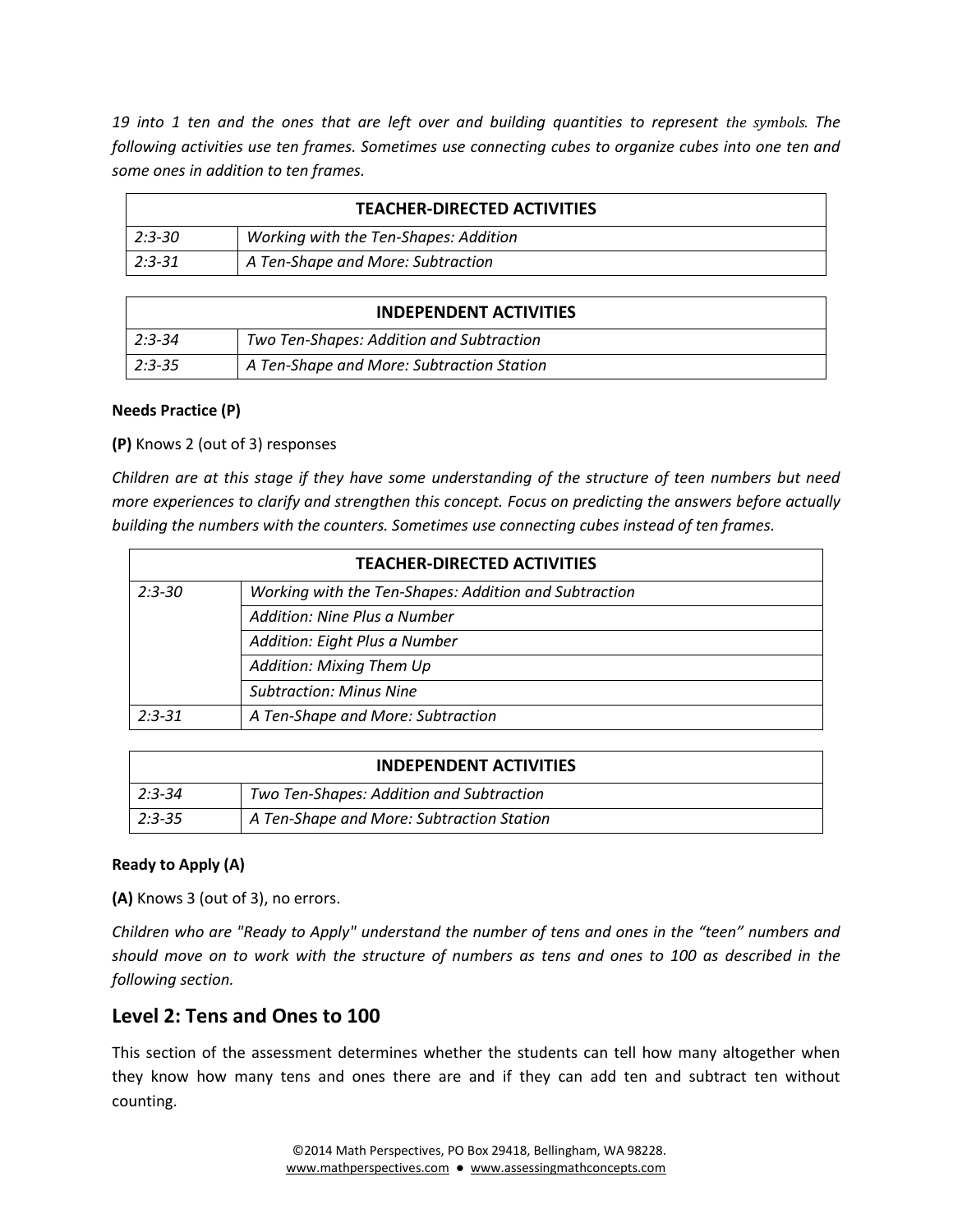*Many of the same activities are used for all the levels, but the way children work with these activities will vary depending on their level of understanding and the interactions the teacher has with them while they are working.*

### **Needs Prerequisite (N)**

**(N)** Counts all to combine tens and ones.

*Children are at this level if they do not use the concept of tens and ones to find out how many but instead count all of the counters. Continue to work with Tens and Ones to 20 as long as needed. Also give them experiences learning to count groups and look for patterns. Focus on forming and counting groups*.

| <b>TEACHER-DIRECTED ACTIVITIES</b> |                                                                                        |
|------------------------------------|----------------------------------------------------------------------------------------|
|                                    | 3:1-1 to 1-10 The Process of Regrouping (Grouping Games), Discovering Number Patterns, |
|                                    | and Pattern in Base Ten, p. 15-34                                                      |
| $2:3-31$                           | A Ten-Shape and More: Subtraction                                                      |
|                                    |                                                                                        |

| <b>INDEPENDENT ACTIVITIES</b> |                                             |
|-------------------------------|---------------------------------------------|
| $3:1 - 17$                    | Recording Various Number Patterns on Strips |
| $3:1 - 18$                    | Grab and Add                                |

#### **Needs Instruction (I)**

**(I)** Counts by tens to combine tens and ones.

*Children who need instruction have some awareness of tens as they are able to count by tens to get to the total number of counters. However, they are not thinking of ten as a unit since they count on to add and take away 10 from 34. Give them experiences learning to count groups and look for patterns. Also give them a variety of experiences organizing tens and ones in many different situations until they see the relationship between the particular number of tens and ones and the total number of objects.* 

| <b>TEACHER-DIRECTED ACTIVITIES</b> |                                                                                                                                 |
|------------------------------------|---------------------------------------------------------------------------------------------------------------------------------|
|                                    | $3:1-1$ to 1-10   The Process of Regrouping (Grouping Games), Discovering Number Patterns,<br>and Pattern in Base Ten, p. 15-34 |

| <b>INDEPENDENT ACTIVITIES</b> |                                       |
|-------------------------------|---------------------------------------|
| $3:1 - 32$                    | Lots of Lines, Level 1                |
| $3:1 - 33$                    | Paper Shapes, Level 1                 |
| $3:1 - 34$                    | Yarn, Level 1                         |
| $3:1 - 35$                    | Yarn Shapes                           |
| $3:1 - 36$                    | Containers, Level 1                   |
| $3:1 - 37$                    | Cover It Up Level 1                   |
| $3:1 - 38$                    | Measuring Things in the Room, Level 1 |
| $3:1 - 39$                    | Measuring Myself, Level 1             |

(continued on next page)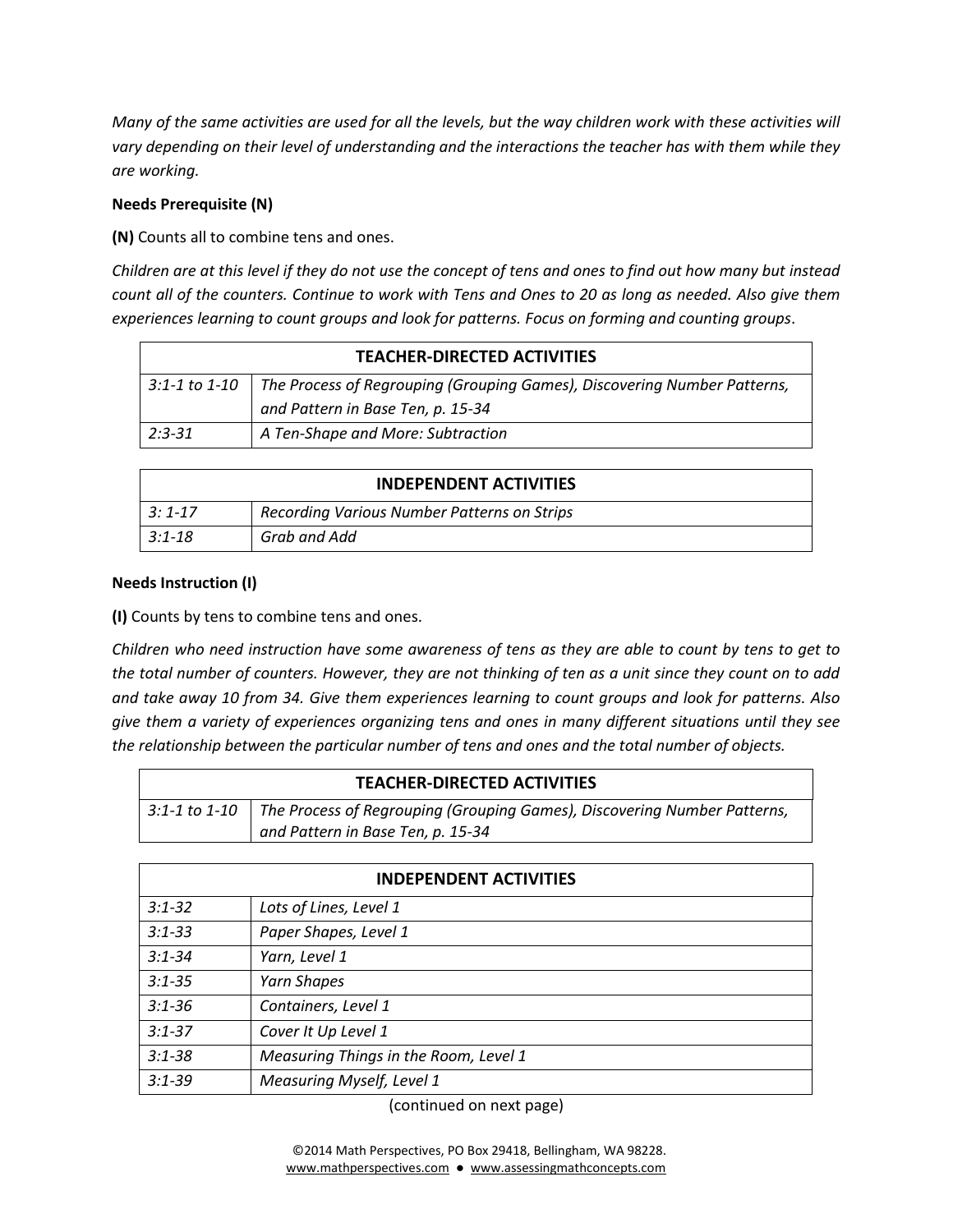| 3:1-40     | <b>Comparing Myself</b> |
|------------|-------------------------|
| $3:1 - 41$ | <b>Making Trails</b>    |
| $3:1 - 42$ | <b>Building Stacks</b>  |
| $3:1 - 43$ | Race to 100             |
| $3:1 - 44$ | Race to Zero            |

#### **Needs Practice (P-, P, P+)**

Children are at this level when they can combine tens and ones to get a total without counting. However, they do not fully understand that ten is a unit since they need to count to add or take away one ten.

**(P-)** Combines 3 tens and 4 ones without counting but needs to count to add 10, **and** take 10 away.

**(P)** Combines tens and ones without counting, but needs to count to either add 10, **or** take 10 away.

**(P+)** Does not correctly tell the number of tens in the estimate; knows all other responses.

*Provide experiences with the Grouping Games if they have not already experienced these. Also give them a variety of experiences organizing tens and ones in many different situations until they can add or take away ten as a unit without needing to count. As they work, occasionally ask them how many there would be if they added 10 or took 10 away.* 

| <b>TEACHER-DIRECTED ACTIVITIES</b> |                                                                          |
|------------------------------------|--------------------------------------------------------------------------|
| 3:1-1 to 1-10                      | The Process of Regrouping (Grouping Games), Discovering Number Patterns, |
|                                    | and Pattern in Base Ten, p. 15-34 (If not previously experienced.)       |

| <b>NDEPENDENT ACTIVITIES</b> |                                       |
|------------------------------|---------------------------------------|
| $3:1 - 32$                   | Lots of Lines, Level 1                |
| $3:1 - 33$                   | Paper Shapes, Level 1                 |
| $3:1 - 34$                   | Yarn, Level 1                         |
| $3:1 - 35$                   | Yarn Shapes                           |
| $3:1 - 36$                   | Containers, Level 1                   |
| $3:1 - 37$                   | Cover It Up Level 1                   |
| $3:1 - 38$                   | Measuring Things in the Room, Level 1 |
| $3:1 - 39$                   | <b>Measuring Myself, Level 1</b>      |
| $3:1 - 40$                   | <b>Comparing Myself</b>               |
| $3:1 - 41$                   | <b>Making Trails</b>                  |
| $3:1 - 42$                   | <b>Building Stacks</b>                |
| $3:1 - 43$                   | Race to 100                           |
| $3:1 - 44$                   | Race to Zero                          |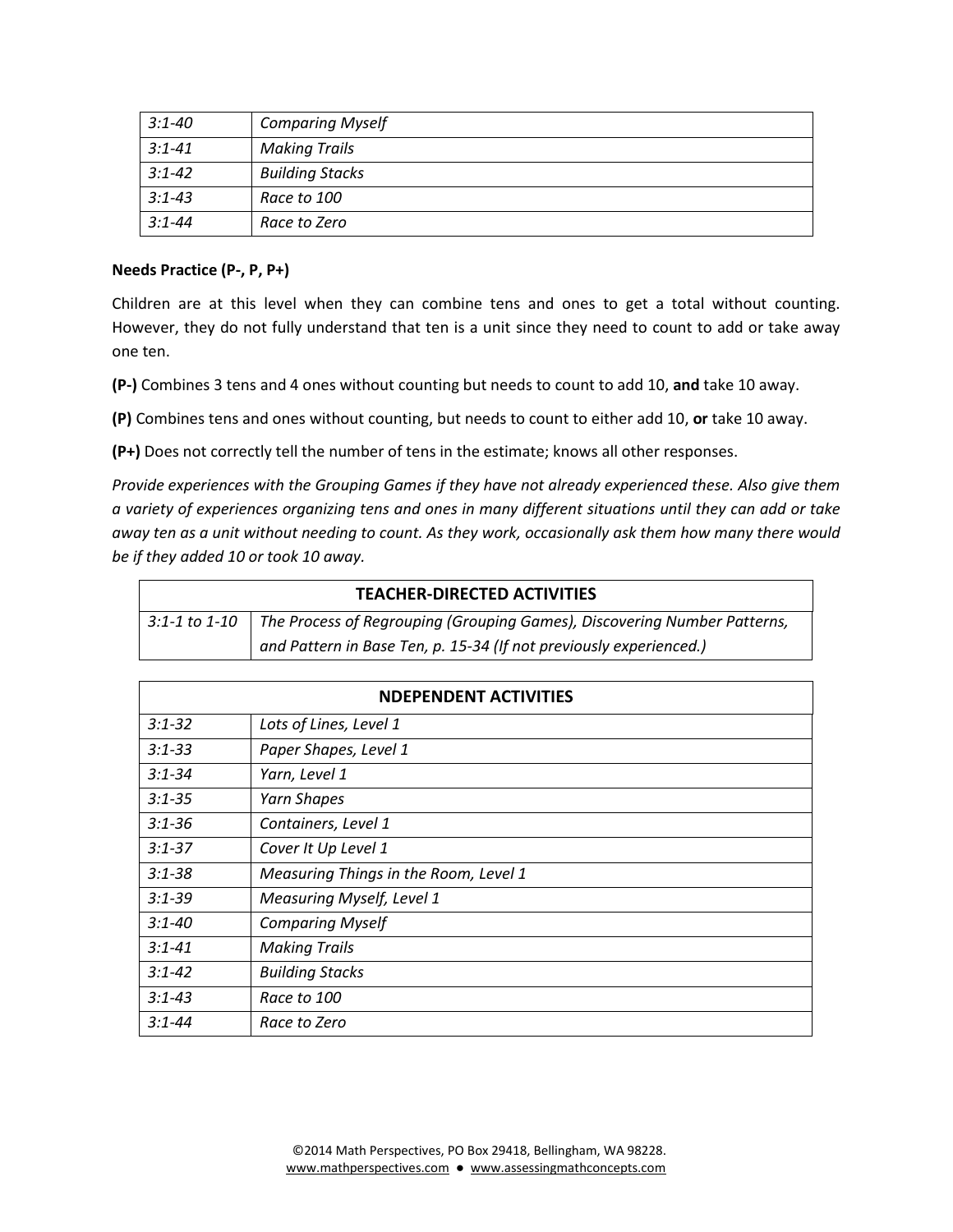*Children are at this level when they can combine tens and ones and add and take away without counting. However, they are not able to tell the number of tens in a 2-digit number. Give them experiences where they start with a symbolic number and build it with connecting cubes and cups of beans.*

## **Ready to Apply (A)**

**(A)** Knows numbers of tens in estimate; Combines tens and ones without counting; Adds 10 without counting; subtracts 10 without counting; no errors.

*Children who are "Ready to Apply" understand the structure of numbers as tens and ones and should move on to work adding and subtracting groups of tens as described in the following section.* 

## **Level 3: Adds/Subtracts Groups of Tens**

This section of the assessment determines whether the students can add and subtract groups of tens without counting. If they are able to think of tens as units, they will be able to add 3 tens as easily as 3 ones and take away 4 tens as easily as they take 4 ones away. If children are not "Ready to Apply" adding or subtracting groups of tens, they need to continue working with the activities described for Tens and Ones to 100 with some variations.

## **Needs Prerequisite (N)**

**(N)** Counts by 1s to add and/or subtract groups of tens OR makes 2 errors when adding and subtracting groups of tens.

*At this stage, the children are not able to add groups of tens. Have the children continue to work with Numbers to 20 or Numbers to 100 at the appropriate level according to the assessment*.

## **Needs Instruction (I)**

**(I)** Counts by 10s to add and subtract groups of tens, **or** makes 1 error when adding or subtracting groups of tens.

## **Needs Practice (P)**

**(P)** Correctly adds groups of tens, **or** correctly subtracts groups of tens without counting.

*At this stage, the child who "Needs Instruction (I)" counts by 10s to add and subtract. The child who "Needs Practice (P)" counts by tens to either add or to subtract. These children have not yet fully recognized that adding 10s is like adding 1s if you consider the tens a unit, or they need practice to develop facility.* 

*As they work, occasionally ask them how many there would be if they added groups of tens or took groups of tens away. After they have finished finding out the number of tens and ones in the task they are doing, have them add groups of tens and/or take groups of tens away.*